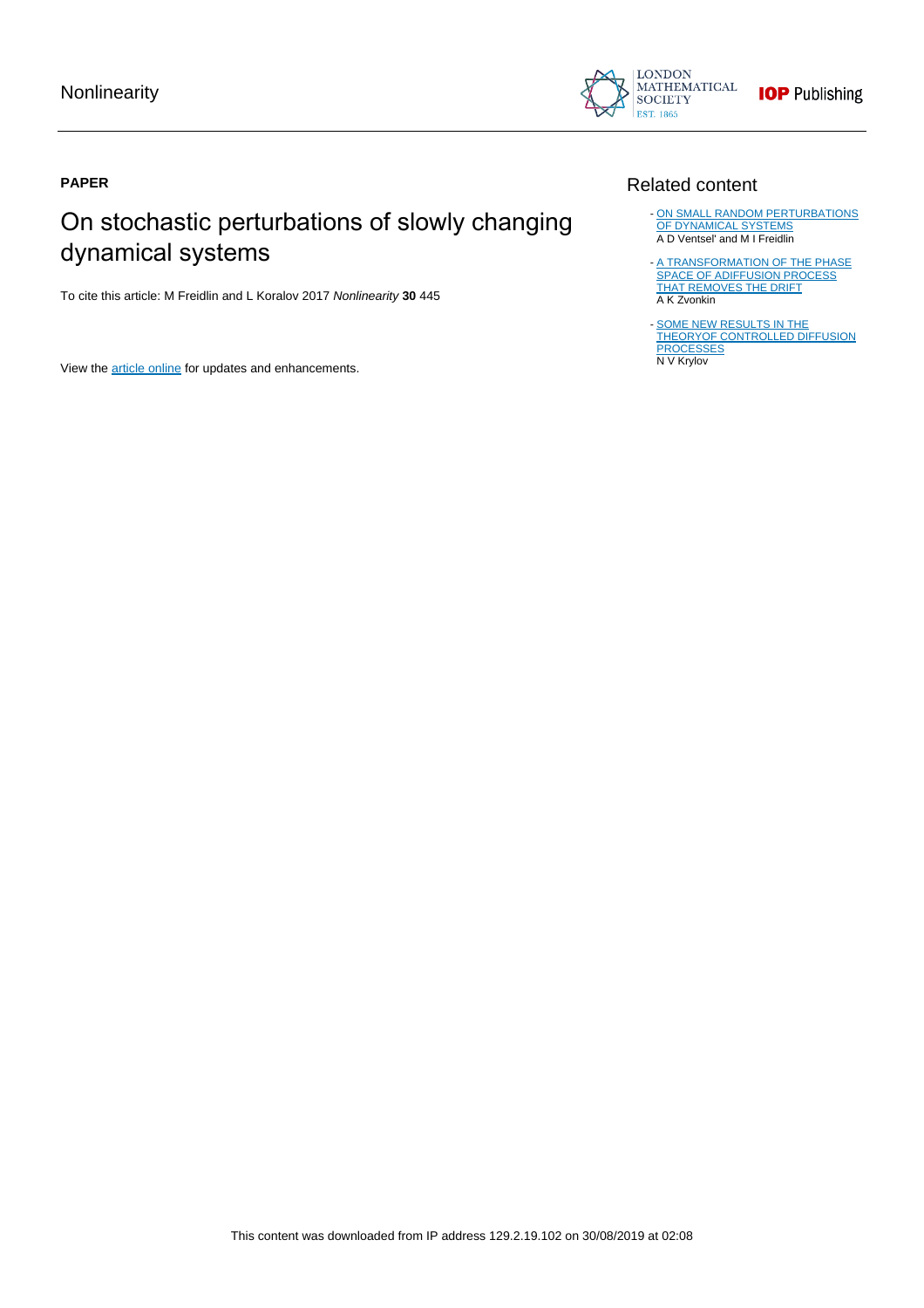Nonlinearity **30** (2017) 445–453 [doi:10.1088/1361-6544/aa4f4e](http://dx.doi.org/10.1088/1361-6544/aa4f4e)

# **On stochastic perturbations of slowly changing dynamical systems**

# **M Freidlin**[1](#page-1-0) **and L Koralov**[1](#page-1-0)**,**[2](#page-1-1)

<span id="page-1-0"></span><sup>1</sup> Dept of Mathematics, University of Maryland, College Park, MD 20742, USA

E-mail: [mif@math.umd.edu](mailto:mif@math.umd.edu) and [koralov@math.umd.edu](mailto:koralov@math.umd.edu)

Received 26 November 2015, revised 14 October 2016 Accepted for publication 23 November 2016 Published 12 December 2016



Recommended by Dr Dmitry Dolgopyat

## **Abstract**

In this paper we consider a diffusion process obtained as a small random perturbation of a dynamical system attracted to a stable equilibrium point. The drift and the diffusive perturbation are assumed to evolve slowly in time. We describe the asymptotics of the time it takes the process to exit a given domain and the limiting distribution of the exit point.

Keywords: large deviations, exit problem, ageing system Mathematics Subject Classification numbers: 60F10, 35J25, 60J60

(Some figures may appear in colour only in the online journal)

## **1. Introduction and the formulation of the main result**

Suppose that the state of a system is determined by a *d*-dimensional vector. Assume that without any perturbations the system is situated at a point  $O \in \mathbb{R}^d$ , and that it is pushed back to *O* when perturbed by noise, so that the evolution of the perturbed system is described by the equation

$$
\mathrm{d}X_t^{x,\varepsilon}=b(X_t^{x,\varepsilon})\mathrm{d}t+\varepsilon\sigma(X_t^{x,\varepsilon})\mathrm{d}W_t,\ X_1^{x,\varepsilon}=x\in\mathbb{R}^d.
$$

Here *b* is a smooth vector field with an asymptotically stable equilibrium *O* and  $\sigma$  is a diffusion matrix. The vector field provides a repairing mechanism that returns the system close to the equilibrium. Observe that the initial position of the process is prescribed at time  $t = 1$  rather than the usual  $t = 0$  for reasons that will become clear later.

Consider a domain *D* such that  $O \in D$  and all the points of  $\overline{D} = D \cup \partial D$  are attracted to *O* for the unperturbed system (with  $\sigma \equiv 0$ ). Let  $\tau^{x,\epsilon}$  be the first time when  $X_t^{x,\epsilon}$  reaches  $\partial D$ . This can be viewed as the life span of our system—the system 'dies' when  $X_t^{x,\varepsilon}$  exits

<span id="page-1-1"></span><sup>2</sup> Author to whom any correspondence should be addressed.

1361-6544/17/01[0445](#page-9-0)+9\$33.00 © 2016 IOP Publishing Ltd & London Mathematical Society Printed in the UK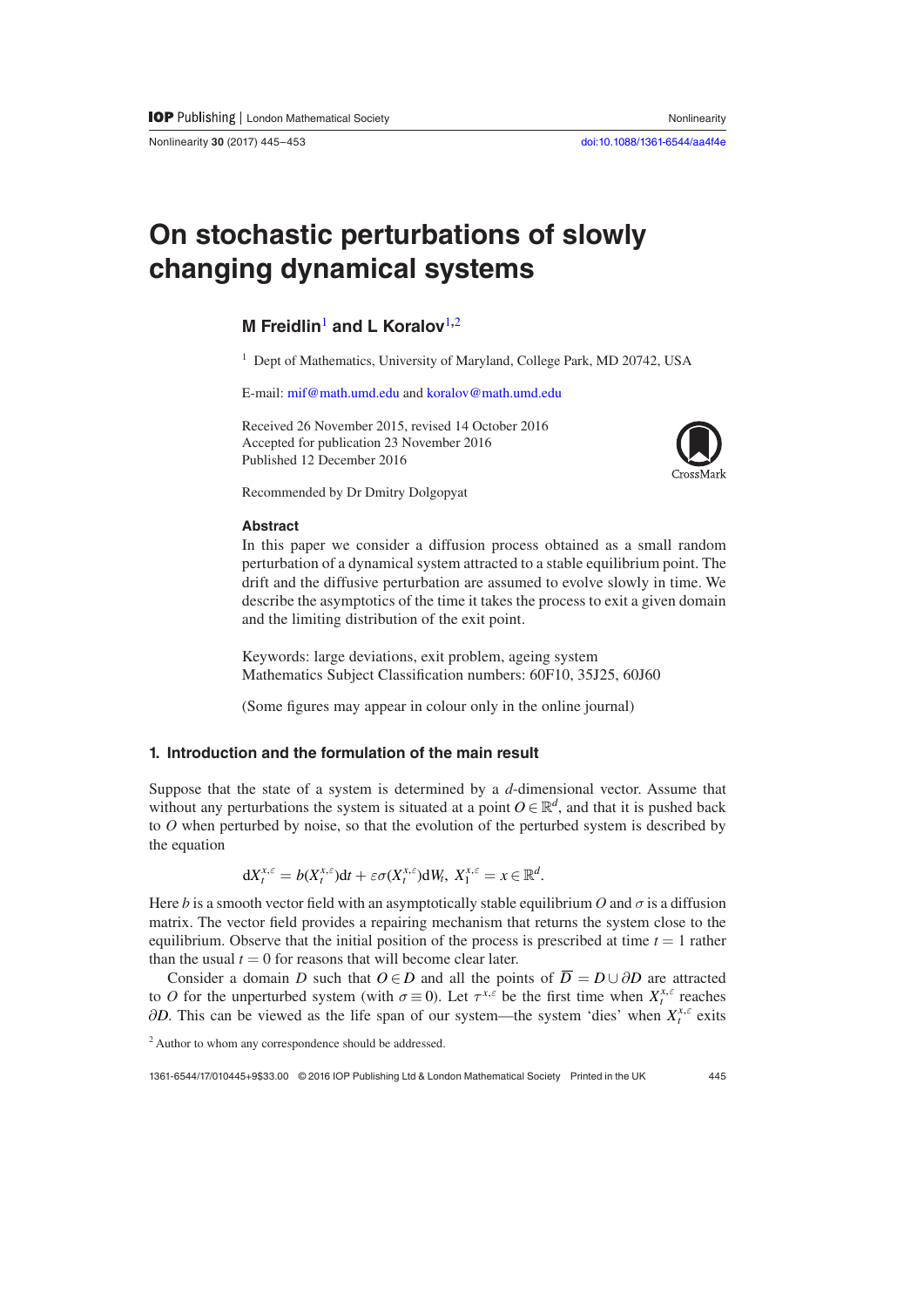*D*. The asymptotics of the life span and the location of the point where  $X_t^{x,\varepsilon}$  exits *D* can be explicitly expressed through the action functional corresponding to the diffusion process (see [\[5](#page-9-1)]). In particular,  $\lim_{\varepsilon \downarrow 0} (\varepsilon^2 \ln E \tau^{x,\varepsilon}) = V > 0$ , where *V* depends on the domain *D* and on the coefficients. The system also has the following renewal property: for every  $x \in D$  and  $t(\varepsilon)$ , the distribution of  $\tau^{x,\epsilon} - t(\epsilon)$  conditioned on survival till time  $t(\epsilon)$  is close to the distribution of  $\tau^{x,\epsilon}$  when  $\epsilon$  is small. (More precisely, both  $\tau^{x,\epsilon}/E\tau^{x,\epsilon}$  and the random variable obtained from  $\tau^{x,\epsilon} - t(\epsilon)$  by conditioning on survival till time  $t(\epsilon)$  and dividing by  $E\tau^{x,\epsilon}$  converge in distribution to an exponential random variable with parameter one.) This property can be interpreted as the lack of ageing in the system.

In certain applications, it is natural to allow the system to age. For instance, the repairing capabilities may degrade with time. Since in the absence of ageing the life span of the system is of order  $exp(const t \epsilon^2)$ , it is natural to assume that the degradation occurs slowly, i.e. also at exponential time scales. We allow for two ageing mechanisms—one due to the slow evolution of coefficients in time and the other due to the dependence on a slowly changing random process. This leads us to consider the following stochastic process.

Let  $\xi_{\lambda}$ ,  $\lambda \ge 0$ , be a continuous time Markov chain on the state space  $S = \{1, ..., s\}$ . We choose the right-continuous modification of  $\xi_{\lambda}$ . Consider the diffusion process

$$
dX_t^{x,\varepsilon} = b(X_t^{x,\varepsilon}, \varepsilon^2 \ln t, \xi_{\varepsilon^2 \ln t}) dt + \varepsilon \sigma(X_t^{x,\varepsilon}, \varepsilon^2 \ln t, \xi_{\varepsilon^2 \ln t}) dW_t, X_1^{x,\varepsilon} = x \in \mathbb{R}^d.
$$

Here  $\varepsilon > 0$  is a small parameter,  $W_t$  is a Wiener process in  $\mathbb{R}^d$ , independent of  $\xi_{\lambda}$ . The coefficients  $b(\cdot, \cdot, k)$ ,  $1 \le k \le s$ , and  $\sigma(\cdot, \cdot, k)$  are assumed to be bounded, continuous, and Lipschitz continuous in the spatial variable (with the Lipschitz constant that doesn't depend on  $\lambda$ ). The diffusion matrix  $a(x, \lambda, k) = (a_{ij}(x, \lambda, k)) = \sigma(x, \lambda, k) \sigma^*(x, \lambda, k)$  is assumed to be uniformly positive definite. This condition is needed to make sure that the process exits a bounded domain in finite time and for calculating the action functional (which is relevant to the questions discussed below). The initial position of the process is prescribed at time  $t = 1$ rather than the usual  $t = 0$  in order to avoid the large negative values of the logarithm inside the coefficients.

Let  $D \subset \mathbb{R}^d$  be a bounded domain with smooth boundary. We assume that there is a point  $O \in D$  (the equilibrium) and *r*,  $c > 0$  such that

$$
(b(x, \lambda, k), x - O) \leqslant -c |x - O|^2
$$

whenever *x* is in the *r*-neighborhood of  $O, \lambda \ge 0$ , and  $k \in S$ , and that

 $(b(x, \lambda, k), n(x)) \leq -c, x \in \partial D,$ 

where  $n(x)$  is the outward unit normal vector. Moreover, we assume that for each  $\lambda$  every solution of the equation  $x'(t) = b(x(t), \lambda, k)$  that starts in  $\overline{D}$  enters the *r*-neighborhood of *O* in time that is shorter than  $c^{-1}$ .

Recall that  $\tau^{x,\epsilon}$  is the first time when  $X_t^{x,\epsilon}$  reaches  $\partial D$ . We'll be interested in the asymptotics of  $\tau^{x,\epsilon}$  and the limiting distribution of  $X^{x,\epsilon}_{\tau^{x,\epsilon}}$ . First, consider the following family of auxiliary problems. For each  $\lambda \geq 0$  and  $k \in S$ , let  $Y_t^{x, \epsilon, \lambda, k}$  be the solution of

$$
dY_t^{x,\varepsilon,\lambda,k} = b(Y_t^{x,\varepsilon,\lambda,k},\lambda,k)dt + \varepsilon \sigma(Y_t^{x,\varepsilon,\lambda,k},\lambda,k) dW_t, Y_0^{x,\varepsilon,\lambda,k} = x \in \mathbb{R}^d.
$$

This is a diffusion process with time-independent coefficients, and the usual action functional can be defined: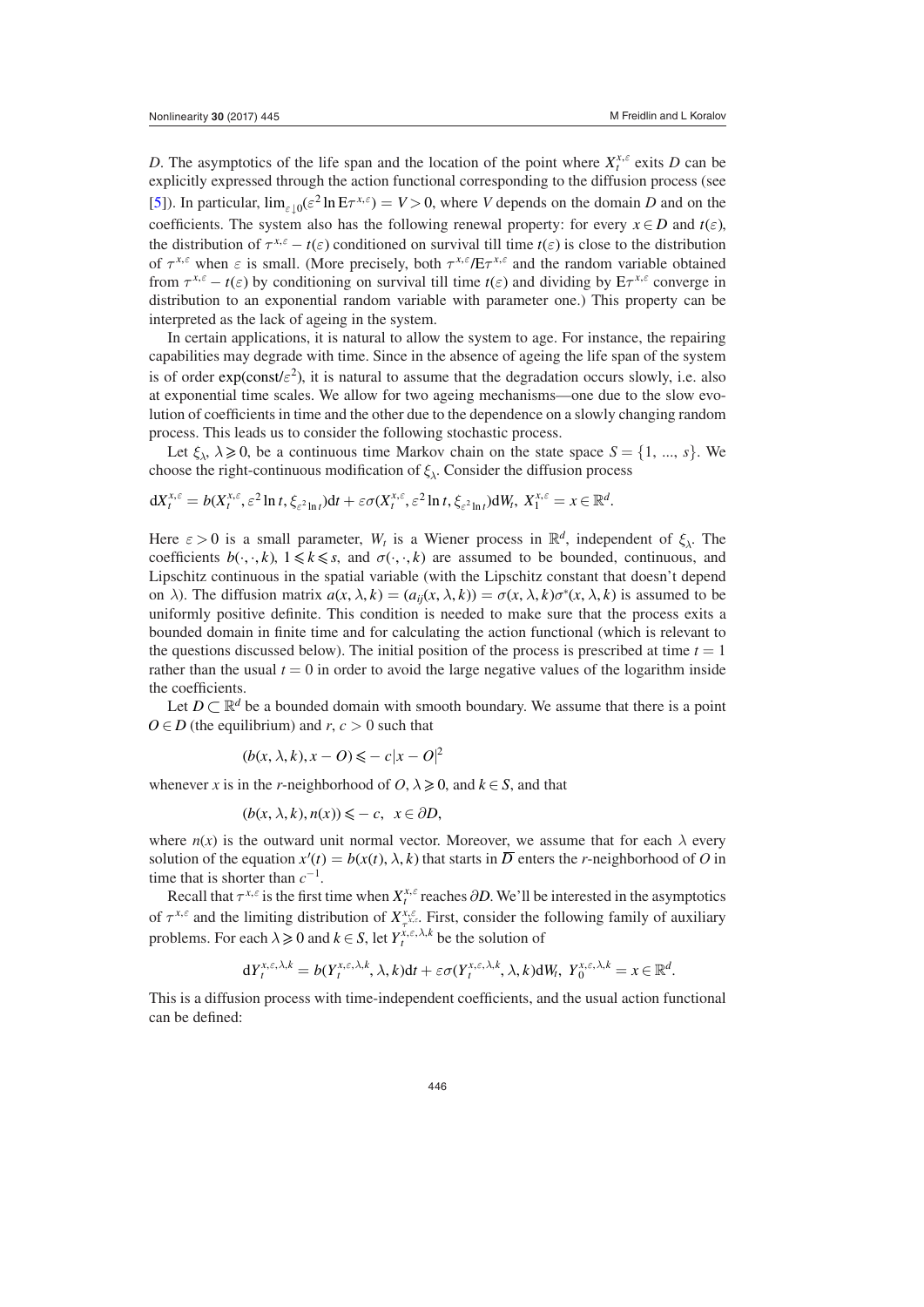<span id="page-3-1"></span>

**Figure 1.** A trajectory of the process *Zλ*.

$$
S_{0,T}^{\lambda,k}(\varphi) = \frac{1}{2} \int_0^T \sum_{i,j=1}^d a^{ij}(\varphi_t, \lambda, k)(\dot{\varphi}_t^i - b_i(\varphi_t, \lambda, k))(\dot{\varphi}_t^j - b_j(\varphi_t, \lambda, k))dt, \ T \geq 0,
$$

for absolutely continuous  $\varphi \in C([0, T], \mathbb{R}^d)$ , while  $S_{0, T}^{\lambda, k}(\varphi) = +\infty$  for  $\varphi$  that are not absolutely continuous. Here  $a^{ij}$  are the elements of the inverse matrix, that is  $a^{ij} = (a^{-1})_{ij}$ . The quasipotential is defined as

$$
V^{\lambda,k}(x)=\inf_{T,\varphi}\{S_{0,T}^{\lambda,k}(\varphi):\varphi\in C([0,T],\mathbb{R}^d),\varphi(0)=O,\varphi(T)=x\},\ x\in\mathbb{R}^d.
$$

Let

<span id="page-3-0"></span>
$$
M^{\lambda,k} = \inf_{x \in \partial D} V^{\lambda,k}(x). \tag{1}
$$

Obviously, this is a continuous function of  $\lambda$  with values in  $(0, \infty)$ .

**Assumption 1.** *We assume that the equation*  $M^{\lambda,k} = \lambda$  *has a unique solution for each*  $k \in S$ *.* The solution will be denoted by  $m^k$ .

**Remark.** The case when the equation has finitely many solutions could also be considered without major additional difficulties, but would require more complicated notation.

A trivial example where assumption [1](#page-3-0) holds is obtained by taking the coefficients *b* and  $\sigma$ that do not depend on  $\lambda$ , since  $M^{\lambda,k}$  is a positive constant for each *k* in this case. Similarly, the solution exists and is unique if  $\left|\frac{d}{d\lambda}M^{\lambda,k}\right| < c < 1$  for all  $\lambda$  and  $k$ .

**Assumption 2.** *We assume that for each k*  $\in$  *S the infimum in*  $\inf_{x \in \partial D} V^{m^k, k}(x)$  *is achieved in a single point of the boundary.*

The point for which the infimum is achieved will be denoted by  $x^k$ . Let  $I_k = \{k\} \times [0, m^k)$ , and  $G = \bigcup_{k=1}^{s} I_k$ . Thus *G* can be viewed as a union of *k* disjoint segments of lengths  $m^1, ..., m^s$ . It is a subset of the larger space  $\hat{G} = S \times [0, \infty)$  (see figure [1](#page-3-1)). Define the following Markov process on *G*:

$$
Z_{\lambda}=(\xi_{\lambda},\lambda),\ \lambda\geqslant 0,
$$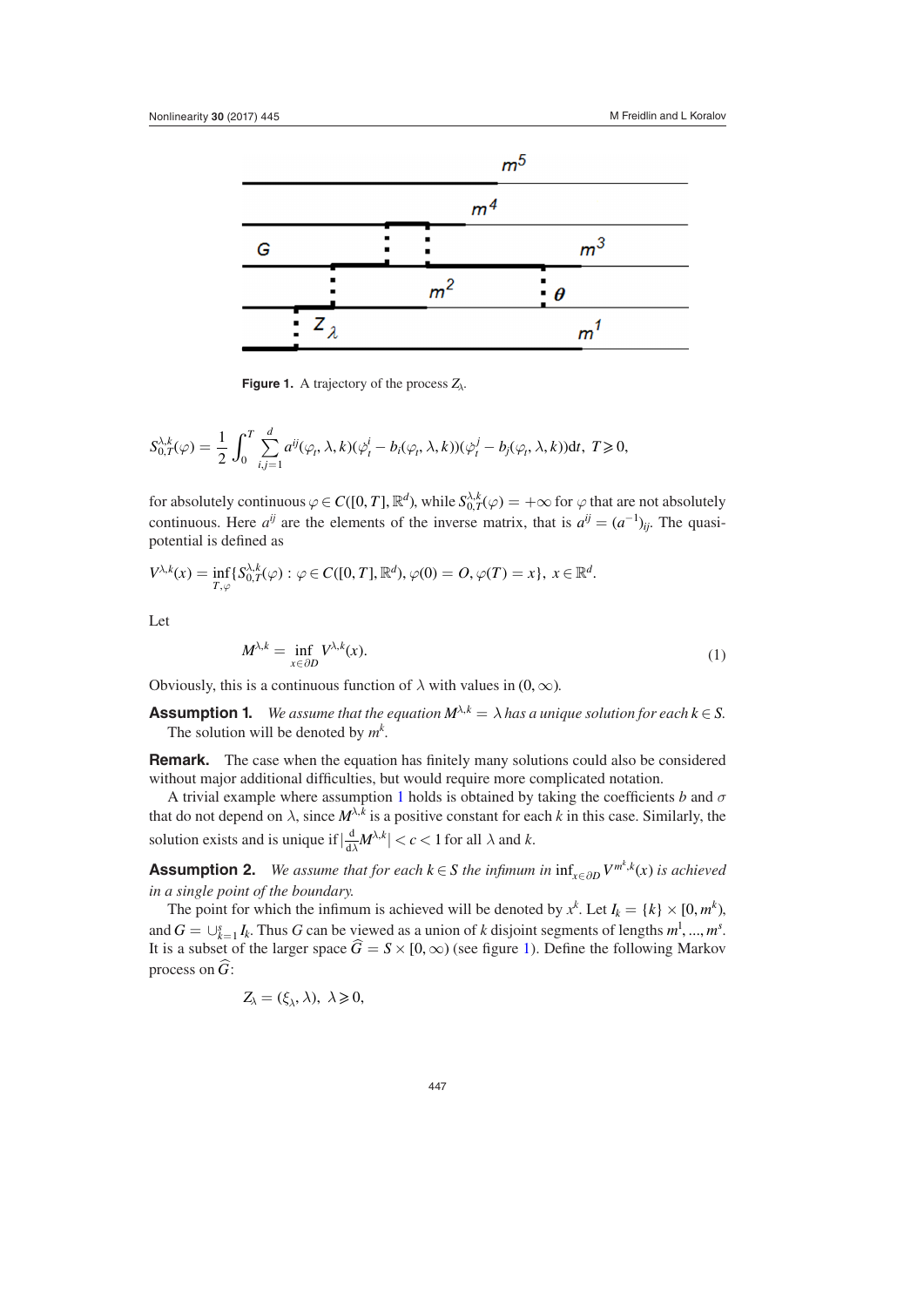and let  $\theta = \inf \{ \lambda : Z_{\lambda} \notin G \}$  be the first time when the process leaves *G*. Now we can formulate the main result.

<span id="page-4-0"></span>**Theorem 1.1.** *Under the above assumptions, for each*  $x \in D$  *the distribution of*  $\varepsilon^2 \ln \tau^{x,\varepsilon}$ *converges, as*  $\epsilon \downarrow 0$ *, to the distribution of*  $\theta$ *. The distribution of*  $X^{x,\epsilon}_{\tau^{x,\epsilon}}$  *converges to the distribution of xξθ.*

Fix a number  $\Lambda > \max(m^1, ..., m^s)$  and a right-continuous function  $z_\lambda, \lambda \in [0, \Lambda]$ , taking values in *S*, with a finite number of jumps. Together with  $z_\lambda$ , we can consider the function  $(z_\lambda, \lambda)$ with values in  $\hat{G} = S \times [0, \infty)$ . This can be viewed as a trajectory of the process  $Z_\lambda$ . Given such a function *z*, we can define the process

<span id="page-4-2"></span>
$$
dX_t^{x,\varepsilon,z} = b(X_t^{x,\varepsilon,z},\varepsilon^2 \ln t, z_{\varepsilon^2 \ln t})dt + \varepsilon \sigma(X_t^{x,\varepsilon,z},\varepsilon^2 \ln t, z_{\varepsilon^2 \ln t})dW_t, \ X_1^{x,\varepsilon,z} = x \in \mathbb{R}^d. \tag{2}
$$

This is different from the process  $X^{x,\varepsilon}$  in that now the trajectory of the underlying Markov process is considered fixed. Let  $\tau^{x, \varepsilon, z}$  be the first time when  $X_t^{x, \varepsilon, z}$  reaches  $\partial D$ . Let  $\theta^z$  be the first time when  $(z_\lambda, \lambda)$  leaves *G*, which corresponds to the stopping time  $\theta$  for the process *Z*. Observe that the probability of  $\xi_{\lambda}$  experiencing a jump at any of the points  $m_1, ..., m_s$  is zero and that the number of jumps on  $[0, \Lambda]$  is finite with probability one. Therefore, by conditioning on a trajectory of the process  $\xi_{\lambda}$ , we see that in order to prove theorem [1.1](#page-4-0) it suffices to prove the following lemma.

<span id="page-4-1"></span>**Lemma 1.2.** *Assume that the function zλ is right-continuous with finitely many jumps at points*  $\lambda_1, ..., \lambda_k$  and that none of the jumps happens at any of the points  $m_1, ..., m_s$ . Then for each  $x \in D$  the distribution of  $\varepsilon^2 \ln \tau^{x,\varepsilon,z}$  converges, as  $\varepsilon \downarrow 0$ , to  $\theta^z$ . The distribution of  $X^{x,\varepsilon,z}_{\tau^{x,\varepsilon,z}}$ *converges to*  $x^{z_{\theta^z}}$ .

In the next section we gather some facts about processes with time-dependent coefficients that will be needed for the proof of lemma [1.2](#page-4-1). The lemma itself will be proved in section [3.](#page-6-0) Finally, in section [4](#page-8-0) we briefly discuss a situation in which the vector field *b* is equal to zero near  $\partial D$ .

#### **2. On diffusion processes with time-dependent coefficients**

Before we proceed with the proof of lemma [1.2](#page-4-1), let us briefly discuss diffusion processes whose coefficients are time-dependent, but are close to functions that do not depend on time. For  $T > 0$  and  $\varphi, \psi \in C([0, T], \mathbb{R}^d)$ , we define  $\rho_T(\varphi, \psi) = \sup_{t \in [0, T]} |\varphi(t) - \psi(t)|$ .

Let  $\tilde{a}^{\epsilon}(t, x)$ ,  $\bar{a}(x)$ , be uniformly positive definite symmetric  $\tilde{d} \times \tilde{d}$  matrices whose elements  $\hat{a}_{ij}^{\epsilon}$ ,  $\overline{a}_{ij}$ , are continuous in  $(t, x)$   $(x \text{ in case of } \overline{a})$  and Lipschitz continuous in *x* with a Lipschitz constant *L*. Assume that there are positive *k* and *K* such that

$$
k|\xi|^2 \le \sum_{i,j=1}^d \widetilde{a}_{ij}^{\varepsilon}(t,x)\xi_i\xi_j \le K|\xi|^2, \quad t \ge 0, x \in \mathbb{R}^d, \xi \in \mathbb{R}^d.
$$
  

$$
k|\xi|^2 \le \sum_{i,j=1}^d \overline{a}_{ij}^{\varepsilon}(x)\xi_i\xi_j \le K|\xi|^2, \quad x \in \mathbb{R}^d, \xi \in \mathbb{R}^d.
$$

Let  $\tilde{\sigma}^{\varepsilon}$ ,  $\bar{\sigma}$  be a square matrices such that  $\tilde{a}^{\varepsilon} = \tilde{\sigma}^{\varepsilon}(\tilde{\sigma}^{\varepsilon})^*$ ,  $\bar{a} = \bar{\sigma}(\bar{\sigma})^*$ . We choose  $\tilde{\sigma}^{\varepsilon}$ ,  $\bar{\sigma}$  in such a way that  $\tilde{\sigma}_{ij}^{\varepsilon}$  are continuous in  $(t, x)$ , while  $\tilde{\sigma}_{ij}^{\varepsilon}$  and  $\overline{\sigma}_{ij}$  are Lipschitz continuous in *x*. Let  $\tilde{b}^{\varepsilon}(t, x)$ ,  $\overline{b}(x)$ , be continuous vector fields, Lipschitz continuous in *x* with Lipschitz constant *L*.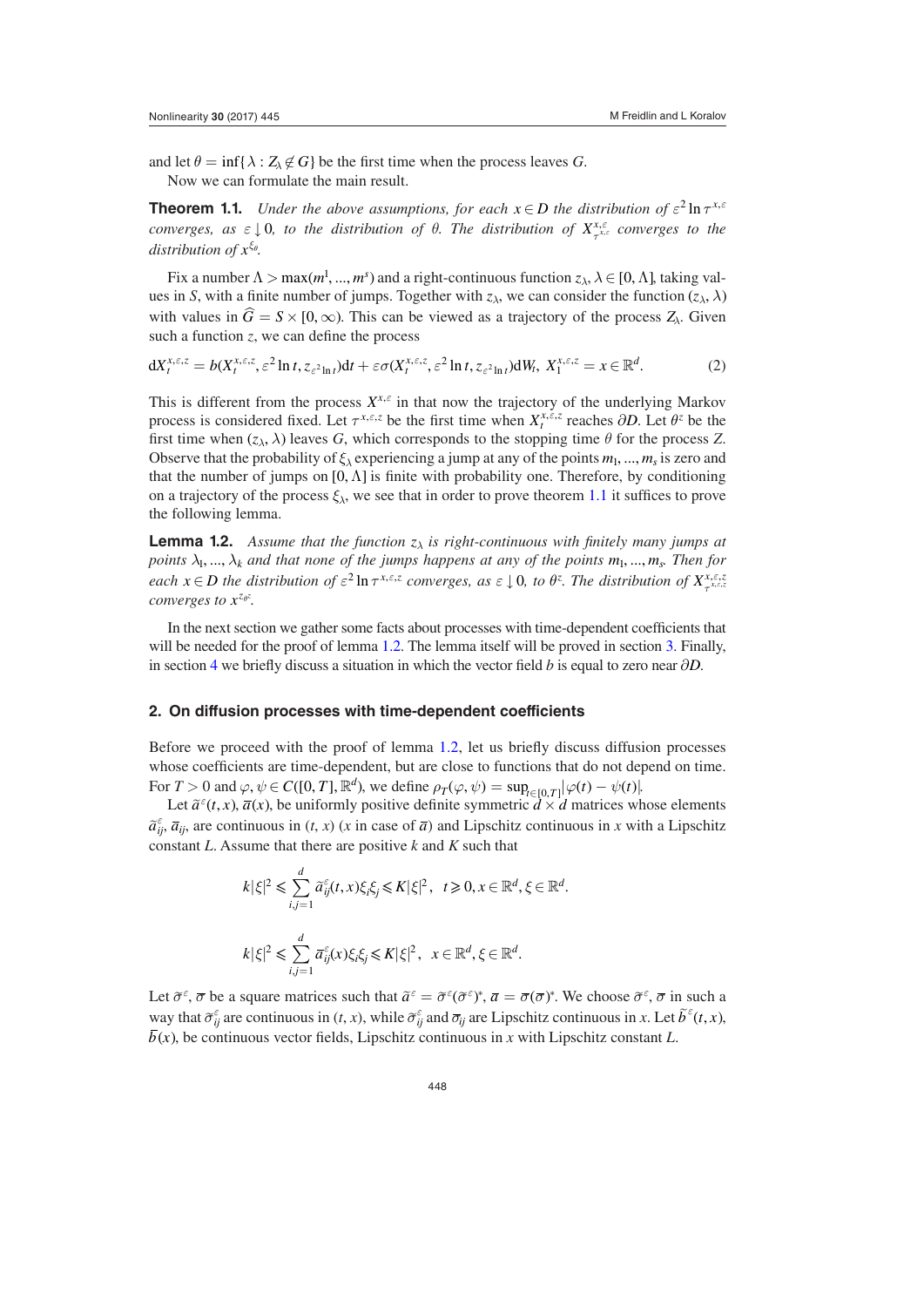Let 
$$
\widetilde{X}_t^{x,\varepsilon}
$$
 and  $\overline{X}_t^{x,\varepsilon}$  satisfy  $\widetilde{X}_0^{x,\varepsilon} = \overline{X}_0^{x,\varepsilon} = x$  and  
\n $d\widetilde{X}_t^{x,\varepsilon} = \widetilde{b}(t, \widetilde{X}_t^{x,\varepsilon})dt + \varepsilon \widetilde{\sigma}^{\varepsilon}(t, \widetilde{X}_t^{x,\varepsilon})dW_t, d\overline{X}_t^{x,\varepsilon} = \overline{b}(\overline{X}_t^{x,\varepsilon})dt + \varepsilon \overline{\sigma}(\overline{X}_t^{x,\varepsilon})dW_t.$ 

We will assume that the coefficients of the process  $\widetilde{X}^{x,\varepsilon}_t$  are close to those of  $\overline{X}^{x,\varepsilon}_t$ . Namely, let us assume that

$$
\sup_{(t,x)\in\mathbb{R}^+\times\mathbb{R}^d} |\widetilde{b}_i^{\varepsilon}(t,x)-\overline{b}_i(x)| \leqslant \varkappa \sup_{(t,x)\in\mathbb{R}^+\times\mathbb{R}^d} |\widetilde{a}_{ij}^{\varepsilon}(t,x)-\overline{a}_{ij}(x)| \leqslant \varkappa,
$$

where  $\varkappa$  is small.

The reason to introduce these processes is that we would like to study the behavior of the process  $X_t^{x,\epsilon,z}$  given by [\(2](#page-4-2)) on such time intervals where the coefficients do not change much with time. Thus it is convenient to consider a generic process whose coefficients are close to functions that don't depend on time. Let  $\overline{S}_{0,T}$  be the action functional for the processes  $\overline{X}^{x,\epsilon}_t$ , that is

$$
\overline{S}_{0,T}(\varphi) = \frac{1}{2} \int_0^T \sum_{i,j=1}^d \overline{a}^{ij}(\varphi_t)(\dot{\varphi}_t^i - \overline{b}_i(\varphi_t))(\dot{\varphi}_t^j - \overline{b}_j(\varphi_t))dt, \ T \geq 0,
$$

for absolutely continuous  $\varphi \in C([0, T], \mathbb{R}^d)$ , while  $\overline{S}_{0,T}(\varphi) = +\infty$  for  $\varphi$  that are not absolutely continuous. The next two lemmas show that  $\overline{S}$  serves a purpose similar to the action functional for the processes  $\widetilde{X}^{x,\varepsilon}_{t}$ , even though the diffusion coefficients for the process are time-dependent.

**Lemma 2.1.** *Suppose that*  $\tilde{a}^{\varepsilon}$ ,  $\bar{a}$ ,  $\tilde{b}^{\varepsilon}$ , and  $\bar{b}$  are as above, and positive constants k, K, and L *are fixed. For every*  $\delta$ *,*  $\gamma$  *and C there exist*  $\varkappa > 0$  *and*  $\varepsilon_0 > 0$  *such that* 

<span id="page-5-0"></span>
$$
\mathbf{P}(\rho_T(\widetilde{X}_{\cdot}^{x,\varepsilon},\varphi)<\delta)\geqslant \exp(-\varepsilon^{-2}[\overline{S}_{0,T}(\varphi)+\gamma])
$$

*for*  $\varepsilon < \varepsilon_0$  and  $T > 0$ ,  $\varphi \in C([0, T], \mathbb{R}^d)$  such that  $\varphi(0) = x$  and  $T + \overline{S}_{0,T}(\varphi) < C$ .

**Lemma 2.2.** *Suppose that*  $\tilde{a}^{\varepsilon}$ ,  $\bar{a}$ ,  $\tilde{b}^{\varepsilon}$ , and  $\bar{b}$  are as above, and positive constants k, K, and L *are fixed. For*  $x \in \mathbb{R}^d$ ,  $T > 0$ , and  $s \ge 0$ , put

<span id="page-5-1"></span>
$$
\Phi(s) = \{ \varphi \in C([0, T], \mathbb{R}^d), \varphi(0) = x, \overline{S}_{0,T}(\varphi) \leq s \}.
$$

*For every T* > 0,  $\delta$  > 0,  $\gamma$  > 0, and  $s_0$  > 0, there exist  $\varkappa$  > 0 and  $\varepsilon_0$  > 0 such that for  $x \in \mathbb{R}^d$ .  $0 < \varepsilon \leq \varepsilon_0$  and  $s \leq s_0$ , we have

$$
\mathbf{P}(\rho_T(\widetilde{X}_{\cdot}^{x,\varepsilon},\Phi(s)) \geq \delta) \leq \exp(-\varepsilon^{-2}[s-\gamma]).
$$

Note that the choice of  $\alpha$  and  $\varepsilon_0$  in the above lemmas depends on the coefficients only through *k*, *K* and *L*.

A sketch of the proof of these lemmas is provided in [[2\]](#page-9-2), so we'll not replicate it here. For the most part, it is similar to the proof of the fact that  $\overline{S_{0,T}}(\varphi)$  serves as an action functional for the process  $\overline{X}^{x,\varepsilon}_t$  (see [[1,](#page-9-3) [4\]](#page-9-4)).

We next state a corollary of the above two lemmas that will be used in the paper. Define  $D^{\eta} = \{x \in D : \text{dist}(x, \partial D) \geq \eta \}$  and  $T^{\varepsilon}(\lambda) = \exp(\lambda/\varepsilon^2)$ . Let

$$
v = \inf_{T,\varphi} \{ \overline{S}_{0,T}(\varphi) : \varphi \in C([0,T],\overline{D}), \varphi(0) = O, \varphi(T) \in \partial D \}.
$$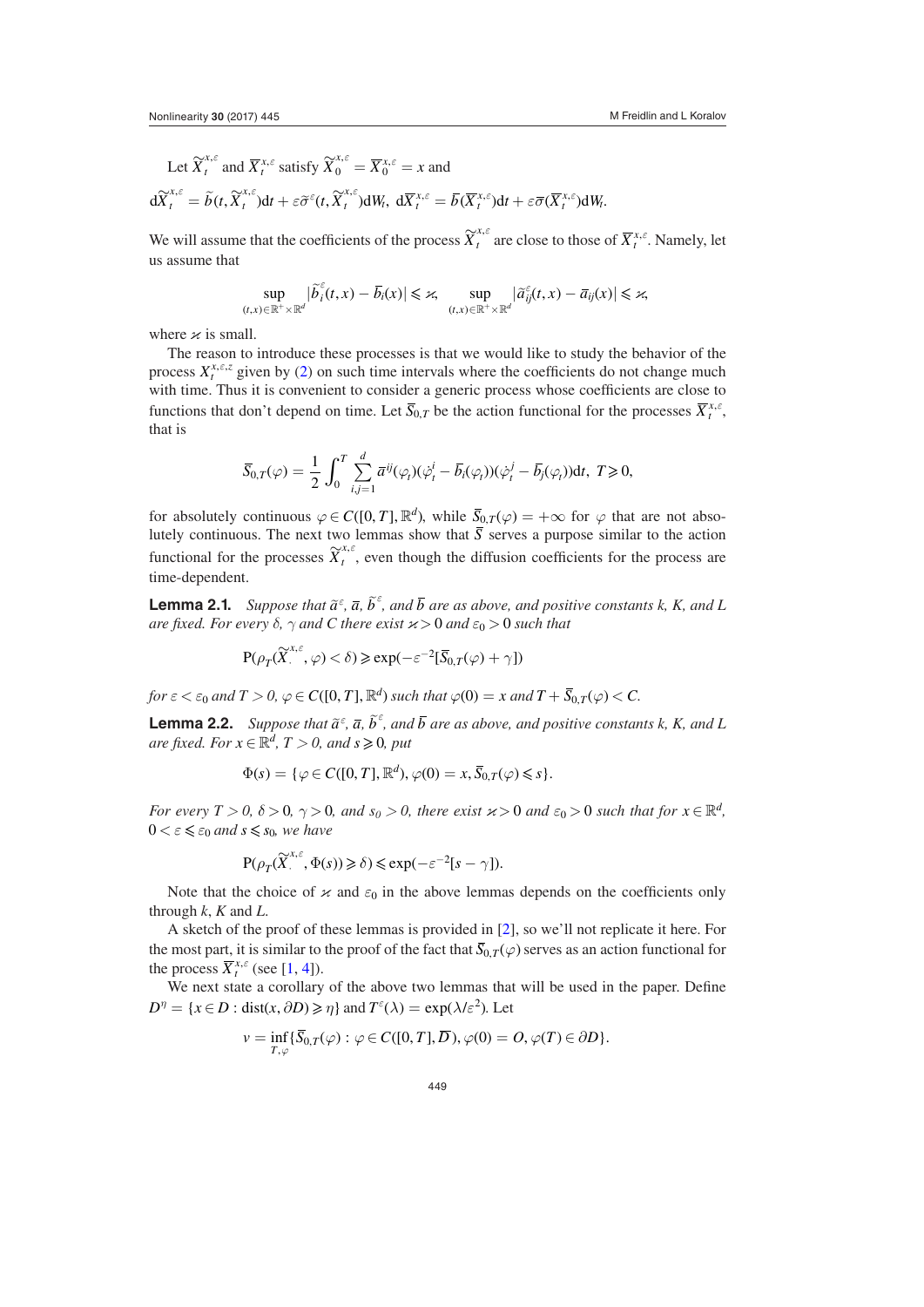Assume that

$$
(\widetilde{b}^{\varepsilon}(t,x),x-O),\ (\overline{b}(x),x-O) \leqslant -c|x-O|^2
$$

whenever *x* is in the *r*-neighborhood of *O* and that

$$
(\overline{b}(x), n(x)) \leqslant -c, \ \ x \in \partial D.
$$

Moreover, we assume that every solution of the equation  $x'(t) = \overline{b}(x(t))$  that starts in  $\overline{D}$  enters the *r*-neighborhood of *O* in time that is shorter than  $c^{-1}$ .

For  $x \in D$ , let  $\tilde{\tau}^{x,\epsilon}$  be the first time when  $\tilde{X}^{x,\epsilon}_t$  reaches the boundary of *D*. Thus  $\tilde{X}^{x,\epsilon}_{\tilde{\tau}^x}$ *ε <sup>ε</sup>* is the location of the first exit. Let

$$
\mathcal{A} = \{x \in \partial D : v = \inf_{T,\varphi} \{\overline{S}_{0,T}(\varphi) : \varphi \in C([0,T], \overline{D}), \varphi(0) = O, \varphi(T) = x\} \}.
$$

<span id="page-6-1"></span>**Lemma 2.3.** *Suppose that*  $\tilde{a}^{\varepsilon}$ ,  $\overline{a}$ ,  $\tilde{b}^{\varepsilon}$ , and  $\overline{b}$  are as above. For each  $\delta$ ,  $\eta > 0$  there are  $\varkappa > 0$ *and a function*  $\rho(\varepsilon)$  *(that depend on*  $\tilde{a}^{\varepsilon}$ *,*  $\bar{a}$ *,*  $\tilde{b}^{\varepsilon}$ *, and*  $\bar{b}$  *through k, K, L, c, and r) such that*  $\lim_{\varepsilon\to 0} \rho(\varepsilon) = 0$  and

 $(A)$   $P(\tilde{\tau}^{x,\varepsilon} \leq T^{\varepsilon}(v+\delta)) \geq 1 - \rho(\varepsilon)$  *for*  $x \in D$ , (B)  $P(\tilde{\tau}^{x,\varepsilon} \geq T^{\varepsilon}(v - \delta)) \geq 1 - \rho(\varepsilon)$  for  $x \in D^{\eta}$ , (C)  $P(\text{dist}(\widetilde{X}_{\tilde{\tau}^{x,\varepsilon}}^{x,\varepsilon},\mathcal{A})\leq \eta) \geq 1 - \rho(\varepsilon)$  $\epsilon_{\tilde{\tau}^{x,\varepsilon}}^{\tilde{x},\tilde{\varepsilon}}, \mathcal{A}) \leqslant \eta \geqslant 1 - \rho(\varepsilon)$  for  $x \in D^{\eta}$ . (D)  $P(|X_t^{\lambda, \varepsilon} - O| < \eta$ )  $\geq 1 - \rho(\varepsilon)$  for  $x \in D^{\eta}, t \in [T^{\varepsilon}(\delta), T^{\varepsilon}(v - \delta)]$ 

*provided that*

<span id="page-6-2"></span>
$$
\sup_{(t,x)\in\mathbb{R}^+\times D} |\tilde{b}_i^{\varepsilon}(t,x) - \overline{b}_i(x)| \leq \varkappa, \quad \sup_{(t,x)\in\mathbb{R}^+\times D} |\tilde{a}_{ij}^{\varepsilon}(t,x) - \overline{a}_{ij}(x)| \leq \varkappa. \tag{3}
$$

This lemma can be easily proved using a modification of theorems 4.2 and 4.3 from chapter 4 of [\[5](#page-9-1)] if we substitute our lemmas [2.1](#page-5-0) and [2.2](#page-5-1) for the corresponding results concerning the case of time-independent coefficients.

An easy corollary of this lemma is that at an exponential time the process either can be found in a small neighborhood of *O* or has earlier crossed the boundary of the domain.

**Lemma 2.4.** *Suppose that*  $\tilde{a}^{\varepsilon}$ ,  $\overline{a}$ ,  $\tilde{b}^{\varepsilon}$ , and  $\overline{b}$  are as above. For each  $\delta$ ,  $\eta > 0$  such that  $O \in D^{\eta}$ , *there is a function*  $\rho(\varepsilon)$  *(that depends on*  $\tilde{a}^{\varepsilon}$ *,*  $\overline{a}$ *,*  $\tilde{b}^{\varepsilon}$ *, and*  $\overline{b}$  *through k, K, L, c, and r) such that*  $\lim_{\varepsilon \to 0} \rho(\varepsilon) = 0$  and

<span id="page-6-3"></span>
$$
\mathbf{P}(\widetilde{X}_t^{x,\varepsilon} \in D^\eta \text{ or } \widetilde{\tau}^{x,\varepsilon} \leq t) \geq 1 - \rho(\varepsilon) \text{ for } x \in D, t \in [T^{\varepsilon}(\delta), \infty).
$$

**Proof.** Let  $\eta_1 > 0$  be sufficiently small so that there is a domain  $\widetilde{D}$  with smooth boundary such that  $\widetilde{D}^{\eta_1} = D$ . Note that if  $\eta_1$  is sufficiently small, then lemma [2.3](#page-6-1) is applicable to the  $\overline{D}$ . If the process does not reach *∂D* by the time *t* − *T*<sup>*ε*</sup>(*δ*), then we can apply part (D) domain *D*. If the process does not reach *∂D* by the time *t* − *T<sup><i>ε*</sup>(*δ*), then we can apply part (D) of lemma [2.3](#page-6-1) (with sufficiently small *δ*) to the domain  $\widetilde{D}$  and the process starting at  $X_{t-\widetilde{T}^{\epsilon}(\delta)}^{x,\epsilon}$ , and the result follows from the Markov property.  $\Box$ 

## <span id="page-6-0"></span>**3. Proof of the main result**

In this section we prove lemma [1.2,](#page-4-1) which, as we discussed above, implies theorem [1.1](#page-4-0). Let us first assume that  $z_{\lambda} \equiv k$  (the general case will be considered below). An example of the graph of  $M^{\lambda,k}$  is shown in figure [2.](#page-7-0)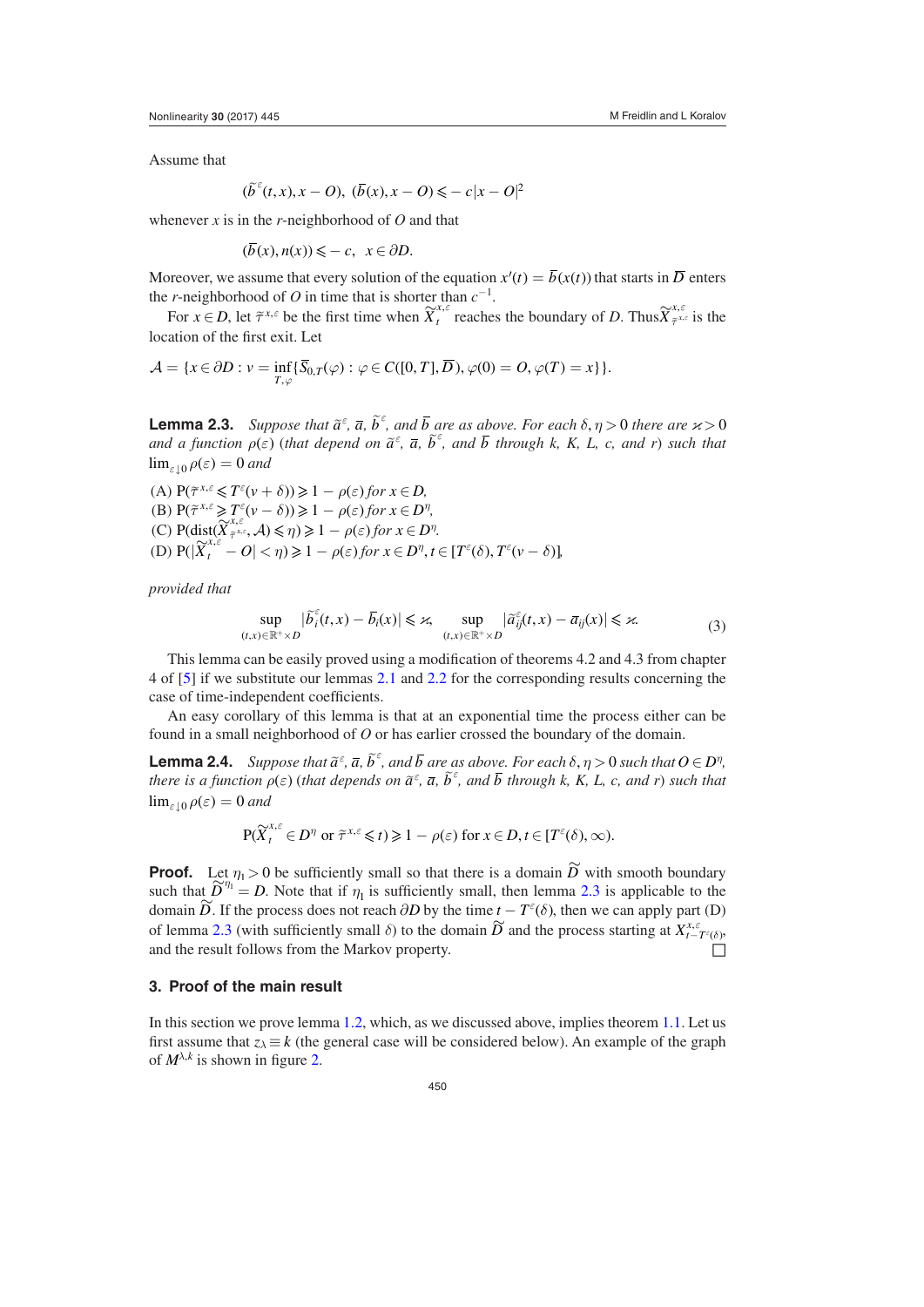<span id="page-7-0"></span>

**Figure 2.** Graph of  $M^{\lambda,k}$ .

Let  $u^{\varepsilon,k}(t, x) = P(\tau^{x,\varepsilon,k} \leq t)$ . Take an arbitrary  $\eta > 0$  such that  $O \in D^{\eta}$ . We claim that  $\lim_{\varepsilon \downarrow 0} u^{\varepsilon,k}(T^{\varepsilon}(\lambda),x) = 0$  for each  $\lambda < m^k$  uniformly in  $x \in D^{\eta}$ . Assume the contrary. Choose  $\delta > 0$  and  $0 \le \lambda_1 < \lambda_2 < m^k$  such that

<span id="page-7-1"></span>
$$
\limsup_{\varepsilon \downarrow 0} \sup_{x \in D^{\eta}} u^{\varepsilon,k}(T^{\varepsilon}(\lambda_1),x) < \limsup_{\varepsilon \downarrow 0} \sup_{x \in D^{\eta}} u^{\varepsilon,k}(T^{\varepsilon}(\lambda_2),x), \tag{4}
$$

while

<span id="page-7-2"></span>
$$
\lambda_2 < M^{\lambda_1, k} - \delta. \tag{5}
$$

Let

<span id="page-7-4"></span>
$$
\overline{a}(x) = a(x, \lambda_1, k), \ \overline{b}(x) = b(x, \lambda_1, k), \tag{6}
$$

<span id="page-7-5"></span>
$$
\tilde{a}(t,x) = a(x,\varepsilon^2 \ln(t) - T^{\varepsilon}(\lambda_1), k), \ \tilde{b}(t,x) = b(x,\varepsilon^2 \ln(t) - T^{\varepsilon}(\lambda_1), k), \tag{7}
$$

 $\widetilde{X}^{x,\varepsilon}_t$  be the corresponding process, and  $\widetilde{\tau}^{x,\varepsilon}$  be the corresponding stopping time. Choose  $\varkappa > 0$ such that the conclusion of lemma [2.3](#page-6-1) holds. Due to the continuity assumptions on *a* and *b*, estimate ([3\)](#page-6-2) holds if we restrict *t* to the interval  $[0, T^{\epsilon}(\lambda_2) - T^{\epsilon}(\lambda_1)]$  and choose  $\lambda_2 - \lambda_1$  suf-ficiently small. Note that we can achieve ([4\)](#page-7-1), [\(5](#page-7-2)) even with the requirement that  $\lambda_2 - \lambda_1$  is smaller than any prescribed positive number.

<span id="page-7-3"></span>By the definition of  $u^{\varepsilon,k}$  and the Markov property of the process,

$$
u^{\varepsilon,k}(T^{\varepsilon}(\lambda_2),x) = u^{\varepsilon,k}(T^{\varepsilon}(\lambda_1),x) + \mathbf{P}(\tau^{x,\varepsilon,k} > T^{\varepsilon}(\lambda_1),\tilde{\tau}^{X^{x,\varepsilon,k}_{T^{\varepsilon}(\lambda_1)},\varepsilon} \leq T^{\varepsilon}(\lambda_2) - T^{\varepsilon}(\lambda_1))
$$
\n(8)

Observe that  $T^{\varepsilon}(\lambda_2) - T^{\varepsilon}(\lambda_1) < T^{\varepsilon}(M^{\lambda_1, k} - \delta)$ . Therefore, by part (B) of lemmas [2.3](#page-6-1) and [2.4,](#page-6-3) the second term in the right hand side of ([8\)](#page-7-3) tends to zero as  $\varepsilon \downarrow 0$  uniformly in  $x \in D^{\eta}$ . This, however, is a contradiction with [\(4](#page-7-1)), so we do have  $\lim_{\varepsilon \downarrow 0} u^{\varepsilon, k}(T^{\varepsilon}(\lambda), x) = 0$  for each  $\lambda < m^{k}$ uniformly in  $x \in D^n$ .

Next, we claim that  $\lim_{\varepsilon \downarrow 0} u^{\varepsilon, k}(T^{\varepsilon}(\lambda), x) = 1$  for each  $\lambda > m^k$  uniformly in  $x \in D^{\eta}$ . Since  $m^k$ is the unique solution of the equation  $M^{\lambda,k} = \lambda$ , while  $M^{\lambda,k}$  is bounded (as the coefficients are bounded), we have  $M^{\lambda,k} < \lambda$  for  $\lambda > m^k$ . Choose  $\delta > 0$  and  $m^k < \lambda_1 < \lambda_2$  such that

$$
M^{\lambda_{\rm l},k}+\delta<\lambda_{\rm l}.
$$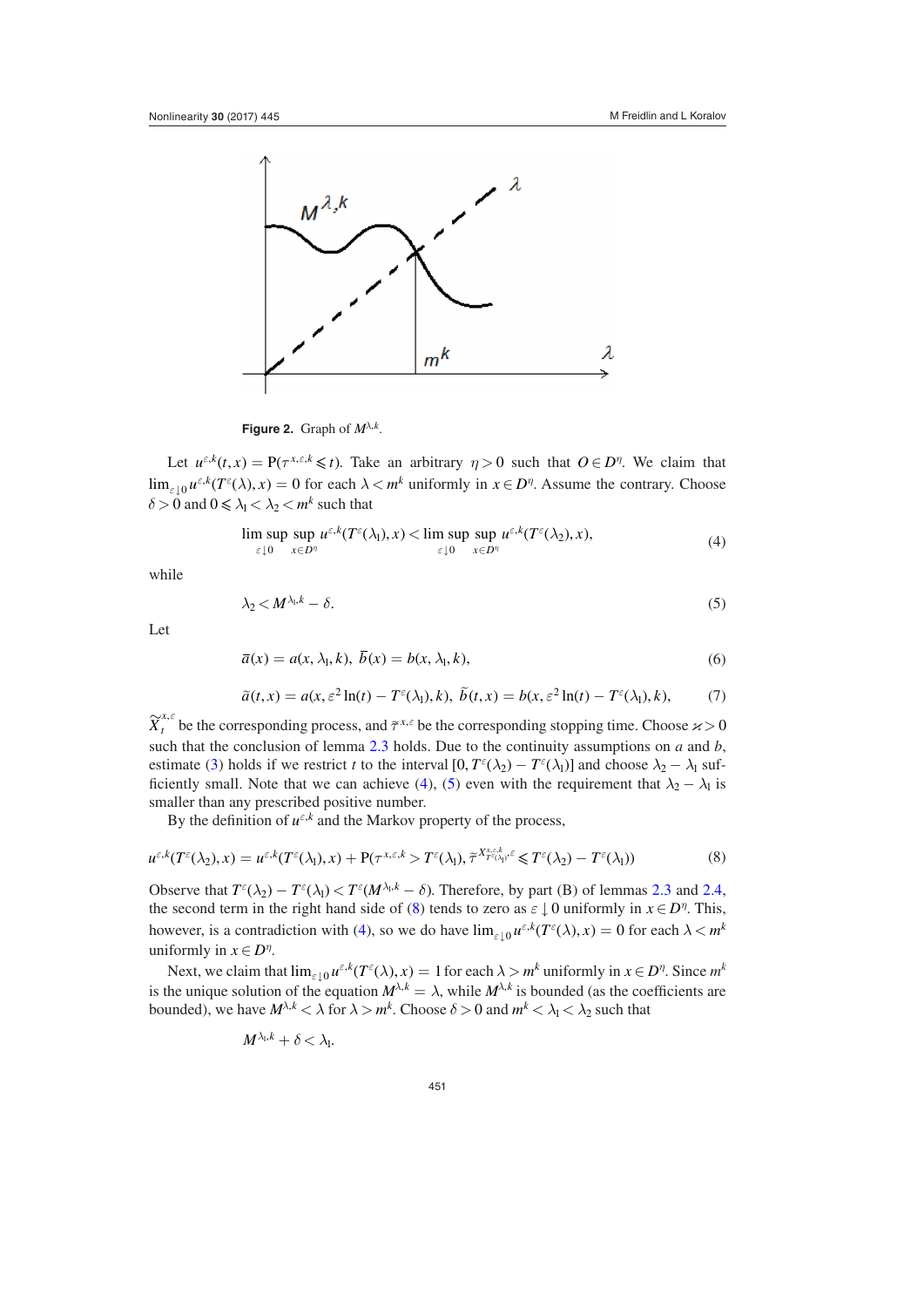We can achieve this while choosing  $\lambda_2$  arbitrarily close to  $m^k$ . With  $\bar{a}$ ,  $\bar{b}$ ,  $\tilde{a}$ ,  $\tilde{b}$  defined by [\(6](#page-7-4)) and [\(7](#page-7-5)), choose  $x > 0$  such that the conclusion of lemma [2.3](#page-6-1) holds. Due to the continuity assumptions on *a* and *b*, estimate [\(3](#page-6-2)) holds if we restrict *t* to the interval  $[0, T^{\epsilon}(\lambda_2) - T^{\epsilon}(\lambda_1)]$  and choose  $\lambda_2$  sufficiently close to  $\lambda_1$ . With these new  $\lambda_1$  and  $\lambda_2$ , we again employ ([8\)](#page-7-3), writing it as

$$
u^{\varepsilon,k}(T^{\varepsilon}(\lambda_2),x)=u^{\varepsilon,k}(T^{\varepsilon}(\lambda_1),x)+P(\widetilde{\tau}^{X^{x,\varepsilon,k}_{T^{\varepsilon}(\lambda_1)^c}}\leq T^{\varepsilon}(\lambda_2)-T^{\varepsilon}(\lambda_1)|\tau^{x,\varepsilon,k}>T^{\varepsilon}(\lambda_1))(1-u^{\varepsilon,k}(T^{\varepsilon}(\lambda_1),x)).
$$

The conditional probability in the right hand side tends to one uniformly in  $x \in D^{\eta}$  as  $\varepsilon \downarrow 0$  by part (A) of lemma [2.3](#page-6-1) since  $T^{\epsilon}(\lambda_2) - T^{\epsilon}(\lambda_1) > T^{\epsilon}(\lambda_1) > T^{\epsilon}(M^{\lambda_1,k} + \delta)$  for all sufficiently small *ε*. Therefore,  $\lim_{\varepsilon \downarrow 0} \inf_{x \in D^{\eta}} u^{\varepsilon, k}(T^{\varepsilon}(\lambda_2), x) = 1$ . Since  $\lambda_2$  can be chosen to be arbitrarily close to  $m^k$  and since  $u^{\varepsilon,k}(t, x)$  increases with *t*, we conclude that  $\lim_{\varepsilon \downarrow 0} u^{\varepsilon,k}(T^{\varepsilon}(\lambda), x) = 1$  uniformly in  $x \in D^{\eta}$ .

Now let us prove that the distribution of  $X^{x,\epsilon,k}_{\tau^{x,\epsilon,k}}$  converges to  $x^k$ . From our assumptions on the continuity of the coefficients it follows that for each  $\lambda$  that is sufficiently close to  $m^k$  the infimum inf<sub>*x*∈∂D</sub>  $V^{\lambda,k}(x)$  is achieved in a single point of the boundary that will be denoted by  $x^k(\lambda)$ . Moreover,  $x^k(\lambda)$  is continuous at  $m^k$ . Given  $\eta > 0$ , choose  $\lambda_1 < m^k$  such that  $dist(x^k(\lambda), x^k) < \eta$ for  $\lambda \in [\lambda_1, m^k]$ . With  $\overline{a}, \overline{b}, \widetilde{a}, \widetilde{b}$  defined by [\(6](#page-7-4)) and [\(7](#page-7-5)), choose  $\lambda_1 < m^k$  and  $\lambda_2 > m_k$  in such a way that [\(3](#page-6-2)) holds if we restrict *t* to the interval  $[0, T^{\epsilon}(\lambda_2) - T^{\epsilon}(\lambda_1)]$ , where  $\varkappa$  is sufficiently small for the conclusion of lemma [2.3](#page-6-1) to hold (this may require modifying the previously selected  $\lambda_1$  by making it larger).

As we showed above,  $X_t^{x, \varepsilon, k}$  does not exit *D* prior to time  $T^{\varepsilon}(\lambda_1)$  with probability that tends to one uniformly in  $x \in D^{\eta}$ . By lemma [2.4](#page-6-3),  $X^{x, \varepsilon, k}_{T^{\varepsilon}(\lambda)}$  belongs to  $D^{\eta}$  with probability that tends to one. Therefore, by the above construction and part (C) of lemma [2.3,](#page-6-1) the process  $X_t^{x,\varepsilon,k}$  reaches the boundary of *D* for the first time in an *η*-neighborhood of  $x^k(\lambda_1)$  with probability that tends to one. Since  $\eta$  was arbitrary, this proves that the distribution of  $X_{\tau}^{x,\varepsilon,k}$  converges to  $x^k$ .

It remains now to get rid of the assumption that  $z_\lambda \equiv k$ . Assume now that  $z_\lambda$  has finitely many jumps at points  $\lambda_1, ..., \lambda_k$  and that none of the jumps happens at any of the points *m*<sub>1</sub>, ..., *m*<sub>*s*</sub>. Suppose that  $\theta^z \ge \lambda_1$ . As we showed above,  $P(\tau^{x,\epsilon,z} > T^{\epsilon}(\lambda_1)) \rightarrow 1$  as  $\epsilon \downarrow 0$ . By lemma [2.4](#page-6-3),  $X_{T^{\varepsilon}(\lambda_1)}^{x,\varepsilon,\zeta}$  belongs to  $D^{\eta}$ , with sufficiently small  $\eta$ , with probability that tends to one. Using the Markov property of the process, we can now replace the values of *z* on the interval  $[0, \lambda_1)$ by  $z_{\lambda_2}$ , i.e. *z* now has one fewer jump. At the same time, the coefficients of the process need to be set to be equal to zero on the interval  $[0, T^{\epsilon}(\lambda_1)]$ . The earlier arguments still apply in this situation. Continuing by induction on the number of the jump, we obtain the desired result.

#### <span id="page-8-0"></span>**4. The case of no repairing mechanism near the boundary**

Let us modify some of the assumptions on the coefficients  $b$  and  $\sigma$ . Namely, instead of assuming that *b* is Lipschitz continuous, we assume that it can be continued from  $\overline{D}$  to the entire space as a Lipschitz continuous function, yet is equal to zero outside  $\overline{D}$ . Inside  $\overline{D}$ , the drift is assumed to have the same properties as before. For simplicity, let us assume that  $\sigma$  is an identity matrix and that *b* does not depend on *ξ*. Thus the process under consideration is

$$
dX_t^{x,\varepsilon} = b(X_t^{x,\varepsilon}, \varepsilon^2 \ln t)dt + \varepsilon dW_t, \ X_1^{x,\varepsilon} = x \in \mathbb{R}^d.
$$